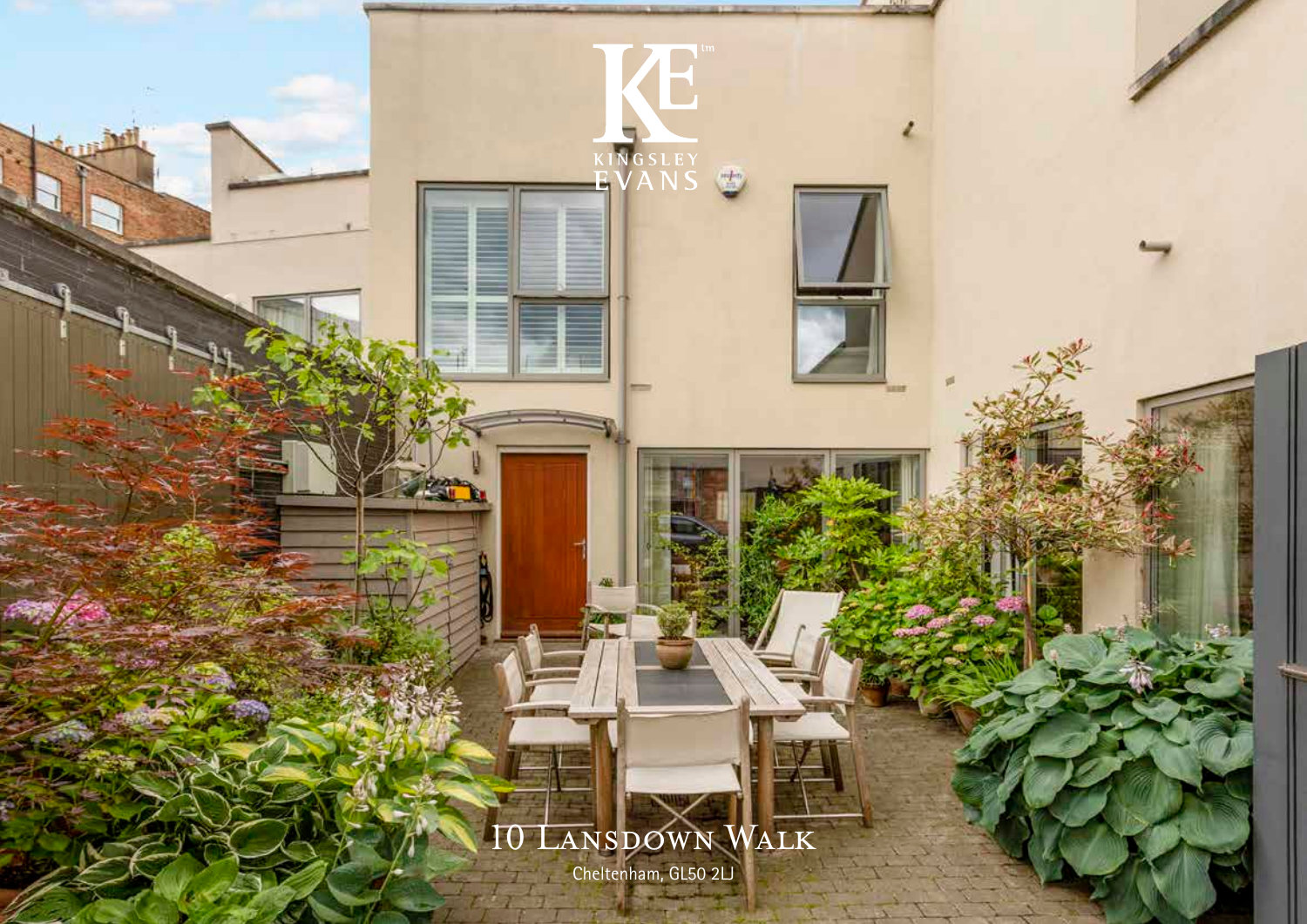# 10 Lansdown Walk

Cheltenham, GL50 2LJ

*An immaculate and well-presented townhouse, in one of Cheltenham's finest neighbourhoods a short stroll from Montpellier.* 

- Sitting Room/ Dining Room/ Kitchen
- Office/Bedroom 5
- Utility Area
- Master Bedroom with En Suite
- Three Further Bedrooms (two with En Suites)
- Family Bathroom
- Two Terraces
- Courtyard Garden/ Dedicated Parking

## description

Built 4 years ago by reputable and local developers SPM homes, this development of just five new builds were inspired by the surrounding mews style architecture that Lansdown is so well noted for. Deploying the fundamental principles of exceptional architecture with the use of contemporary building methods, the latest materials and technology, this is a bespoke home and a modern approach to this fine Cheltenham setting.

Number 10 is a deceptively spacious townhouse; the original design was to create a home that was low maintenance but one that did not compromise on luxury and contemporary details. The accommodation is both generous and practical with excellent attention to detail which has allowed for an exemplary finish, as one would expect of a home of this quality.

Arranged over three floors, to mimic a classic townhouse, each room has been designed to overlook a central courtyard with two of the bedrooms having access to large terraces in which to enjoy outside areas. A sedum roof, on the first floor, enhances the ecofriendly approach adopted by SPM.

The entrance is concealed behind electric roller gates opening to the courtyard and into the reception rooms. The kitchen/ family/dining room has been designed in an open plan style, to be functional yet extremely sociable, ideal for entertaining as much as it is for family life. The kitchen itself is a quality





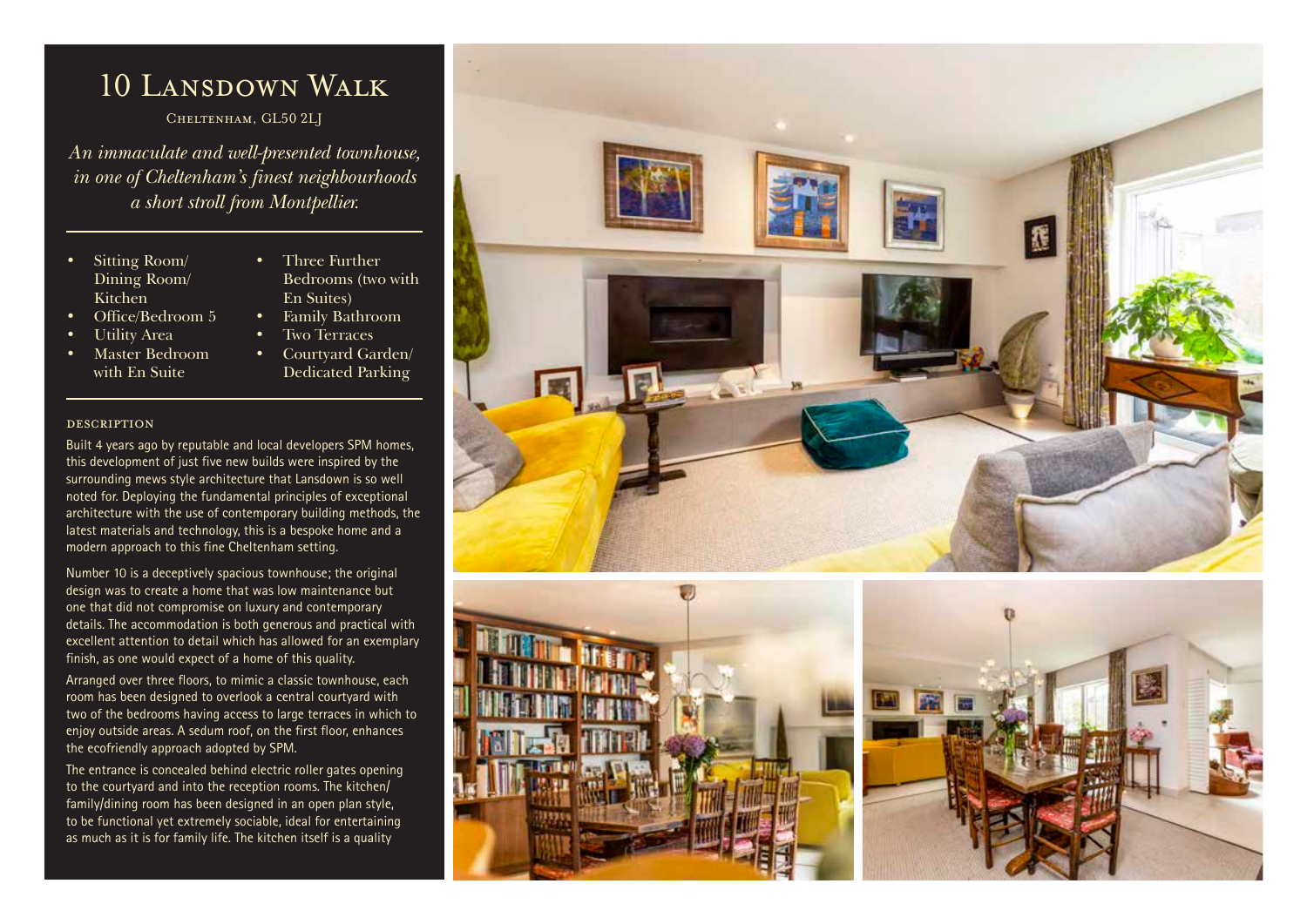range of Roundhouse bespoke units, Corian worksurfaces, Miele appliances, a solid walnut breakfast bar and a Quooker boiling water tap. On this floor is a WC and utility room with steps rising to the bedrooms on the first floor.

The bedrooms are all generous in size and can be configured as a prospective owner wishes. Currently arranged as three double guest bedrooms on the first floor, two with en suites, rising to the wonderful master suite on the second floor complete with a walk-in wardrobe, en suite and doors opening to the terrace. Bedroom five is adjacent and could be used as a study if so wished, making this floor more of a complete suite. Each bedroom has been fitted with integrated lighting and built-in wardrobes. In addition, there is a family bathroom which is of a high specification with sanitary ware form Catalano and Bette.

Technology and future proofing are at the heart of Number 10 with independently zoned underfloor heating, integrated sound systems and Dekton tiled flooring to the ground floor.

In all, the most impeccable townhouse, low maintenance and designed to the highest standard throughout. Ideal for town living or as a lock up and leave close to our famous boarding schools, all of which are within a short walk.

#### **OUTSIDE**

Number 10 is discreetly set behind walling, which leaves little visibility from the road.

The quality internally is extended to the outside area with a courtyard garden, parking, two terraces and a Sedum roof.

### **SITUATION**

Lansdown is, without doubt, one of Cheltenham's finest residential addresses, and Lansdown Walk is a beautiful backwater discreetly tucked away. The road itself links Lansdown Road to the pretty parades that predominantly make up the area, as such it is an address notable for its architecture and grand properties. Within a short stroll is Montpellier, one of Cheltenham's most fashionable and popular locations a stone's throw from the famous shopping district and within the heart of the lovely café and festival culture for which Cheltenham is so well regarded. Schools within the locality are exceptional and include world renowned boarding schools, The Cheltenham Ladies' College, Dean Close and Cheltenham College. Whilst distinctively town living, this area is a quiet pocket and is well known for its close proximity to some beautiful parks and garden squares. Communication links are highly accessible to the M5, A40 and A435 and Cheltenham Spa train station is within walking distance.